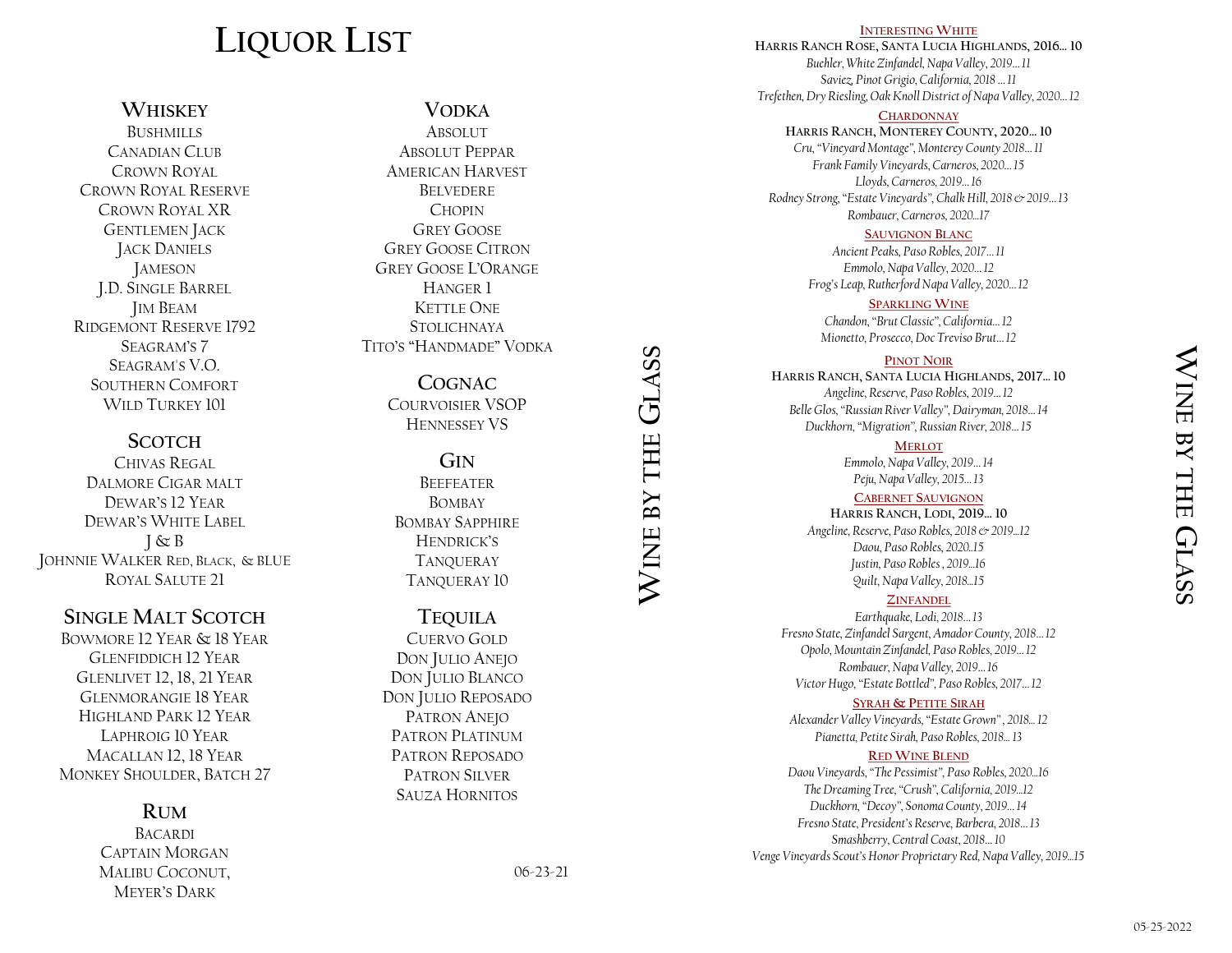# **CIGAR SELECTIONS**

**Arturo Fuente** *"8-5-8" Natural, Dominican Republic… 15*

**Rocky Patel** *"Maduro of Costa Rica" Maduro, Costa Rica… 16*

**Romeo y Julieta "Reserva Real" Short Churchill** *Natural, Dominican Republic… 18*

## **Liga Privada #9 Belicoso**

*Connecticut Broadleaf wrapper, Brazil Mata Fina Filler wrapper, Honduras / Nicaragua. Ranked in the top 25 cigars in the world 2017 29* 



# **DESSERT & PORT WINE**

*Ficklin Vineyard, "Old Vine", Madera, Tinta Port… 10*

*Fonseca, Portugal, "Bin NO27" Porto… 11*

*Saviez Vineyards, Muscat Canelli, California, 2007… 8*

*Terra D'Oro, Amador County, Zinfandel Port… 10*

# **BOURBON**

### **BAKERS**

Mix of grains, yeast and seven soothing years in new oak combine to give this Bourbon deeply mellow, richly flavorful, medium bodied taste with delicious aroma full of fruit and vanilla.

## **BASIL HAYDEN'S**

Made with corn, rye and barley and enhanced by a hint of peppermint, it has a mellow taste and a dry, brief finish.

## **BOOKER'S**

The only bourbon bottled straight from the barrel, uncut and unfiltered. Complex flavors ranging from oak, tannin, smoky vanilla and light mocha tones.

# **BUFFALO TRACE**

Light bronze in color with streaks of gold, Buffalo Trace Kentucky Straight Bourbon Whiskey bears a complex aroma of vanilla, mint and molasses.

## **BULLEIT**

Medium amber in color, with gentle spiciness and sweet oak aromas. Mid-palate is smooth with tones of maple, oak, and nutmeg. Finish is long, dry, and satiny with a light toffee flavor.

# **EAGLE RARE**

Slight oak and candied almonds. Smooth long finish. This Kentucky Straight Bourbon owes its smoothness and great balance to ageing ten years in charred American white oak barrels.

## **JEFFERSON'S RESERVE 15 YR**

Rich, walnut color with a fruity nose. A body with well balanced fruit and spice on the palate with hints of pears, cinnamon, dates and raisins.

# **KNOB CREEK**

National Champion Whiskey Wine Enthusiast. There's none finer! This hand bottled, 9 year old, 100 proof bourbon is smooth with strong herbal aromas.

## **MAKER'S MARK**

Rich, buttery nose with hints of raisins and honey flavors include vanilla, honey, oranges and a well balanced backdrop of leather and spice.

## **ROCKHILL FARMS**

Produced in batches from single barrels of bourbon, Rockhill Farms has lush fruit and deep nutty flavors surge on the palate.

## **WOODFORD RESERVE**

Double gold and best bourbon San Francisco Spirits Competition. Rich flavors of vanilla with layers of oak and spice.

# **WOODFORD RESERVE STRAIGHT RYE**

Delivers bold flavors of pepper & tobacco with a long fruit  $\&$  sweetly spiced finish.  $06-23-21$